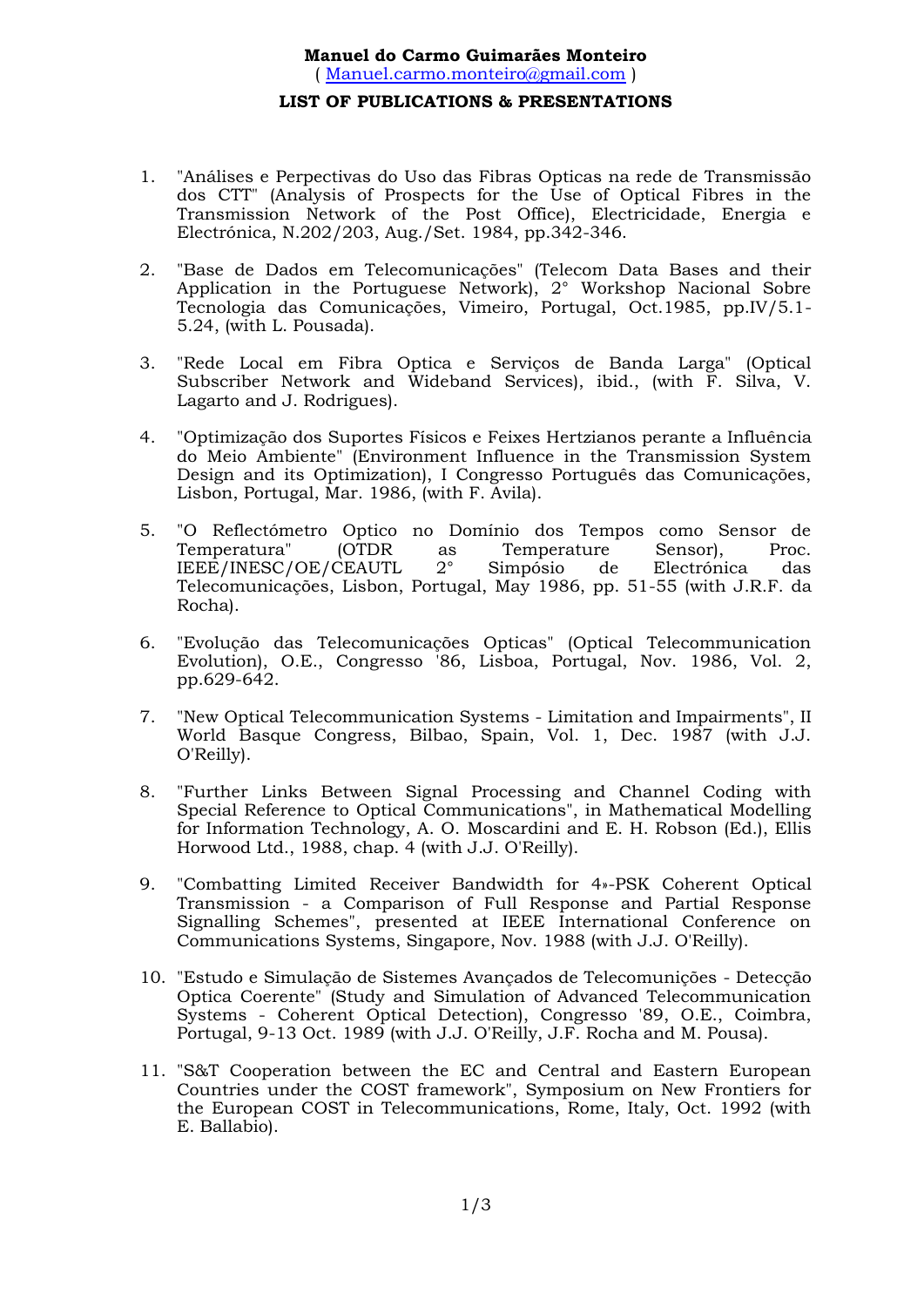- 12. "The COST Telecommunications Programme", and "COST 237 Multimedia Telecommunication Services", poster presentations at 4th IFIP Conference on High Performance Networking, Liege, Dec. 1992 (with P. Costigan).
- 13. Several contributions for COST Telecom publications, namely COST Telecom brochures to describe this programme mechanism and projects, COST project interim and final reports, European Commission, 1989-1992.
- 14. "Introduction to Technology Initiative for Disabled and Elderly People (TIDE)", IEE Colloquium on Information Access for People with Disability, London, UK, 5th May 1993 (with R. Puig de la Bellacasa).
- 15. "TIDE nel ambitto della Technologie della reabilitazione degli anziani", INRCA - Gerontechnology 1994, Milano, Italy, 15-17th October 1994 (with E. Ballabio).
- 16. Opening speech given by Mr. Richonnier at the Workshop "Elderly, Elderly Disabled and Technology", Brussels, Belgium, 17-18 January 1994, PP 10- 12 (with R. Puig de la Bellacasa)
- 17. " New technology applications as support for the integration of disabled people at work", International conference "A City For All People", Bologna, Italy, 25th May 1996.
- 19. Open speech on behalf of Mr. Ballabio at COMBAT Conference on "Teleservices and Job Creation", Cork, Ireland, 20th September 1996.
- 18. "Sistemas e serviços telematicos para a integração de deficientes e idosos perspectivas do mercado e dos utilizadores" [Telematics systems and services for the integration of disabled and elderly - market and users perspectives], I Jornadas de Tecnologia de Apoio e Reabilitação - Soluções e Serviços, Porto, Portugal, 27 September 1996 (with J. Santos).
- 20. "The  $5<sup>th</sup>$  FP and the Thematic Programme: Creating a user-friendly Information Society", APRE Workshop, Florence; Italy, 3rd July 1997 (with M. Luciolli from DGIII).
- 21. "On-Line Access for EO & Environment Applications", 5th EEOS Workshop, Edinburgh, UK, 15-16th October, 1998.
- 22. "TEN-Telecom Activities in the area of Satcom/Satnav", ASTRON Information Day, SAI-JRC, Ispra, Italy, 19th January 1999.
- 23. "TEN-Telecom Activities in the area of Satellite and Mobile Communications", Satellite Communications Workshop – ACTS / ESPRIT / TELEMATICS, Brussels, Belgium, 4-5th March 1999.
- 24. "Bilan du programme européen Télématique et orientation du V Programme Cadre", GERONT'99 - Gerontechnologie de la qualité des innovations télématiques, Paris, France, 29<sup>th</sup> March 1999.
- 25. "The e-Europe Initiative and the Information Society Programme", Special Session parallel workshop on Citizens with Special Needs, Ministerial Conference on Knowledge and Information Society, Lisbon, Portugal, 10- 11th April, 2000.
- 26. "e-Europe 2002 e-Participation of People with Special Needs and EU RTD in the field of Information Society applications for Persons with Disabilities